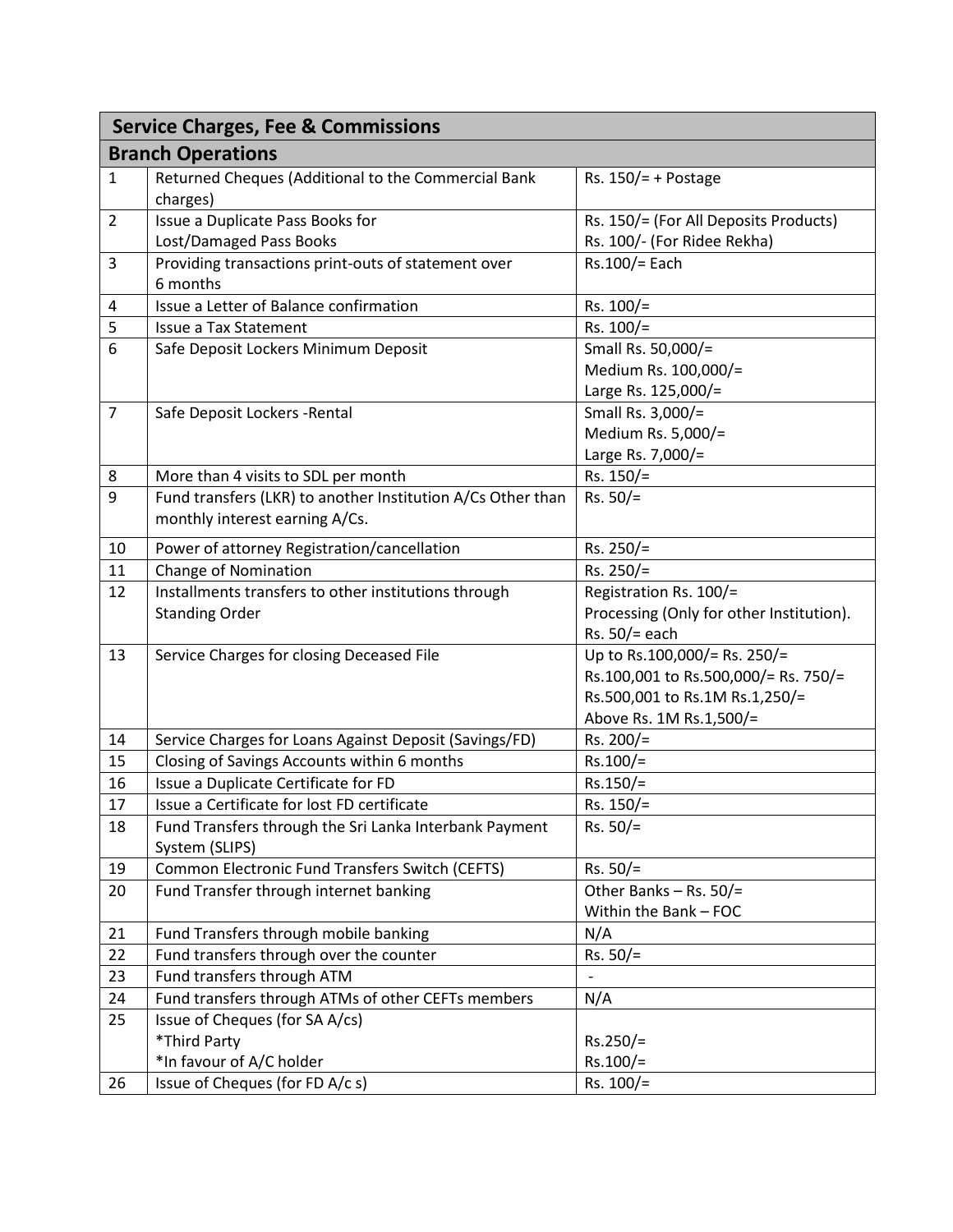| 27 | Issue of New Pin number for NSB Debit Master / Shopping     | $Rs. 100/=$                           |
|----|-------------------------------------------------------------|---------------------------------------|
|    | Card                                                        |                                       |
|    | Issue of new chip debit card                                | Rs. $400/$ =                          |
|    | Annual fee of debit card                                    | $Rs. 100/=$                           |
| 28 | Cash Withdrawal from ATM                                    | $Rs. 5/=$                             |
| 29 | Legal Fees for Rental/ Lease Agreement for Building for the | Rs. 1,500/=                           |
|    | Bank (New proposal)                                         |                                       |
| 30 | Deed of postponement (New proposal)                         | Rs. $2,500/$ =                        |
|    | <b>Retail Lending</b>                                       |                                       |
| 31 | <b>Charges on CRIB Report</b>                               |                                       |
|    | *Consumer                                                   | $Rs. 250/=$                           |
|    | *Corporate                                                  | Rs. $1,000/$ =                        |
| 32 | Issuing duplicate receipts for the loan installment paid    | $Rs. 100/=$                           |
| 33 | Obtaining deed settling of the housing loan after 3 months  | Rs. 1,000/= to Rs. 3,000/=            |
|    |                                                             | Maximum (Every Year)                  |
| 34 | Not obtaining loan in the Full (To Limit the Loan)          | Rs. $1,000/$ =                        |
| 35 | Re-issue of misplaced pawning receipts (New Proposal)       | Rs. 300/=                             |
| 36 | Change of Standing Orders (New Proposal)                    | $Rs. 100/=$                           |
| 37 | Deed of release                                             |                                       |
|    | Loan Balance up to Rs. 1Mn                                  | Rs. $3,500/$ =                        |
|    | Loan Balance above Rs. 1Mn                                  | Rs. 7,500/=                           |
| 38 | Service Charge for Personal Loan                            |                                       |
|    | a) Up to Rs. 500,000/=                                      | Rs. 750/=                             |
|    | b) Within Rs. 500,001 to Rs. 1,000,000/=                    | Rs. 1,250/=                           |
|    | c) Within Rs. 1,000,001 to Rs. 1,500,000/=                  | Rs. 1,750/=                           |
|    | d) above Rs. 1,500,000/                                     | Rs. 2,250/=                           |
| 39 | RDA Vehicle Loan                                            |                                       |
|    | Non Permit Holders                                          | Rs. $3,000/=$                         |
|    | <b>Permit Holders</b>                                       | Rs. $6,000/$ =                        |
|    | <b>Foreign Inward Remittances</b>                           |                                       |
| 40 | Drafts issued by Exchange Companies in FC to the credit of  | No Charge                             |
|    | <b>NSB FC Accounts</b>                                      |                                       |
| 41 | Drafts Issued by Exchange Companies in FC & LKR to the      |                                       |
|    | <b>Credit of NSB LKR Accounts</b>                           |                                       |
|    | a) Up to LKR 5,000/=                                        | No Charge                             |
|    | b) From LKR 5,001/= to LKR 10,000/=                         | Rs. 100/=                             |
|    |                                                             | $Rs. 250/=$                           |
|    | c) From LKR 10,001/= to LKR 100,000/=                       | Rs. 500/=                             |
|    | d) LKR $100,001/$ = and above                               |                                       |
| 42 | FC Drafts issued by Sri Lankan Banks to the credit of NSB   | USD/EUR/GBP/AUD Drafts                |
|    | FC/LKR accounts above 100 units of realized FC value        | FC unit 1/- in corresponding currency |
|    |                                                             |                                       |
|    |                                                             | Other FC Drafts                       |
|    |                                                             | $USD1/-$                              |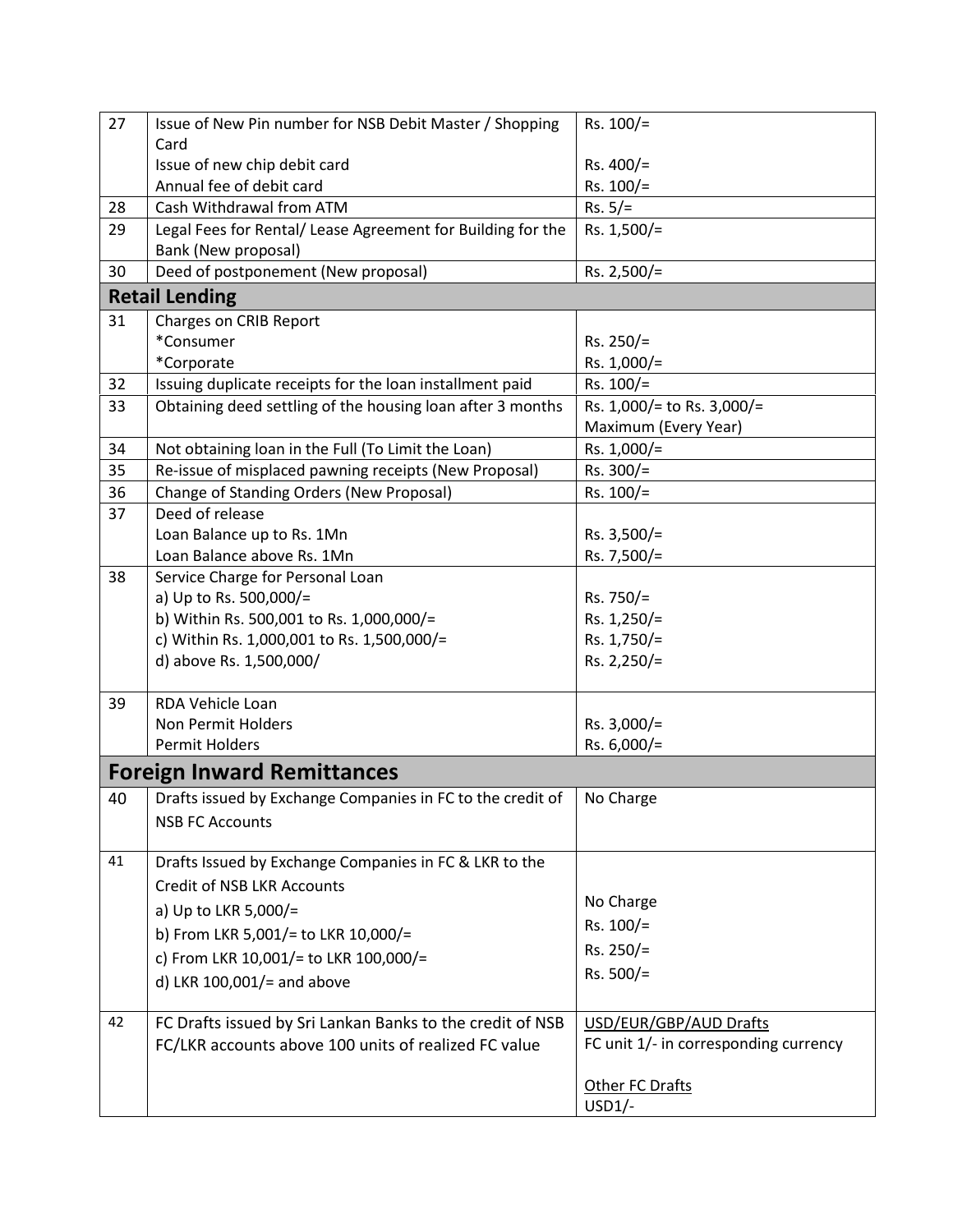| 43 | FC Drafts Issued by overseas Banks to the Credit of NSB  | USD/EUR/GBP/AUD Drafts                |
|----|----------------------------------------------------------|---------------------------------------|
|    | FC/LKR Accounts above 100 units of realized FC value     | 1/- FC unit in corresponding currency |
|    |                                                          |                                       |
|    |                                                          | Other FC Drafts                       |
|    |                                                          | $USD1/-$                              |
| 44 | Inward Remittances through SWIFT                         |                                       |
|    | a) To the credit of NSB FC accounts                      | No Charge                             |
|    | b) To the credit of NSB LKR accounts                     | Rs. 250/=                             |
|    | (Charges are applicable only for Charges Types "BEN" &   |                                       |
|    | "SHA")                                                   |                                       |
|    |                                                          |                                       |
| 45 |                                                          |                                       |
|    | Inward Remittances through EUROGIRO                      |                                       |
|    | a) To the credit of NSB FC Accounts                      | No Charge                             |
|    | b) To the credit of NSB LKR Accounts, received in USD    | $Rs. 250/=$                           |
|    | c) To the credit of NSB LKR Accounts, received in EUR    | $Rs. 350/=$                           |
|    | d) To the credit of Other Bank FC Accounts, received in  | USD $5/-$                             |
|    | <b>USD</b>                                               |                                       |
|    | e) To the credit of Other Bank FC Accounts, received in  | EUR $5/-$                             |
|    | <b>EUR</b>                                               |                                       |
|    | f) To the credit of Other Bank LKR Accounts, received in | $Rs. 500/=$                           |
|    | <b>USD</b>                                               |                                       |
|    | g) To the credit of Other Bank LKR Accounts, received in | Rs. 750/=                             |
|    | <b>EUR</b>                                               |                                       |
|    | (Charges are applicable only for Charges Types "BEN" &   |                                       |
|    | "SHA")                                                   |                                       |
|    |                                                          |                                       |
| 46 | Inward Remittances through CITI BANK NY                  |                                       |
|    | a) To the credit of NSB FC accounts                      | No Charge                             |
|    | b) To the credit of NSB LKR accounts                     | $Rs. 250/=$                           |
|    |                                                          |                                       |
| 47 | Inward Remittances through Exchange Companies            |                                       |
|    | a) IN FC/LKR to the credit of NSB FC/LKR accounts from   | No Charge                             |
|    | Income sharing Institutions                              |                                       |
|    | b) In FC to the credit of NSB FC accounts from Non-      | No Charge                             |
|    | Income sharing Institutions                              |                                       |
|    | c) IN FC / LKR to the credit of SB/Other Bank LKR        | Rs. 100/=                             |
|    | accounts from Non-Income sharing Institutions.           |                                       |
|    |                                                          |                                       |
| 48 | <b>Accepting Travelers' Cheques</b>                      |                                       |
|    | a) To the credit of NSB FC Accounts                      | No Charge                             |
|    |                                                          |                                       |
|    | b) To the credit of NSB LKR Accounts                     | No Charge                             |
| 49 | Accepting Foreign Currency Notes to the credit of NSB    | No Charge                             |
|    | FC/LKR accounts                                          |                                       |
|    |                                                          |                                       |
|    |                                                          |                                       |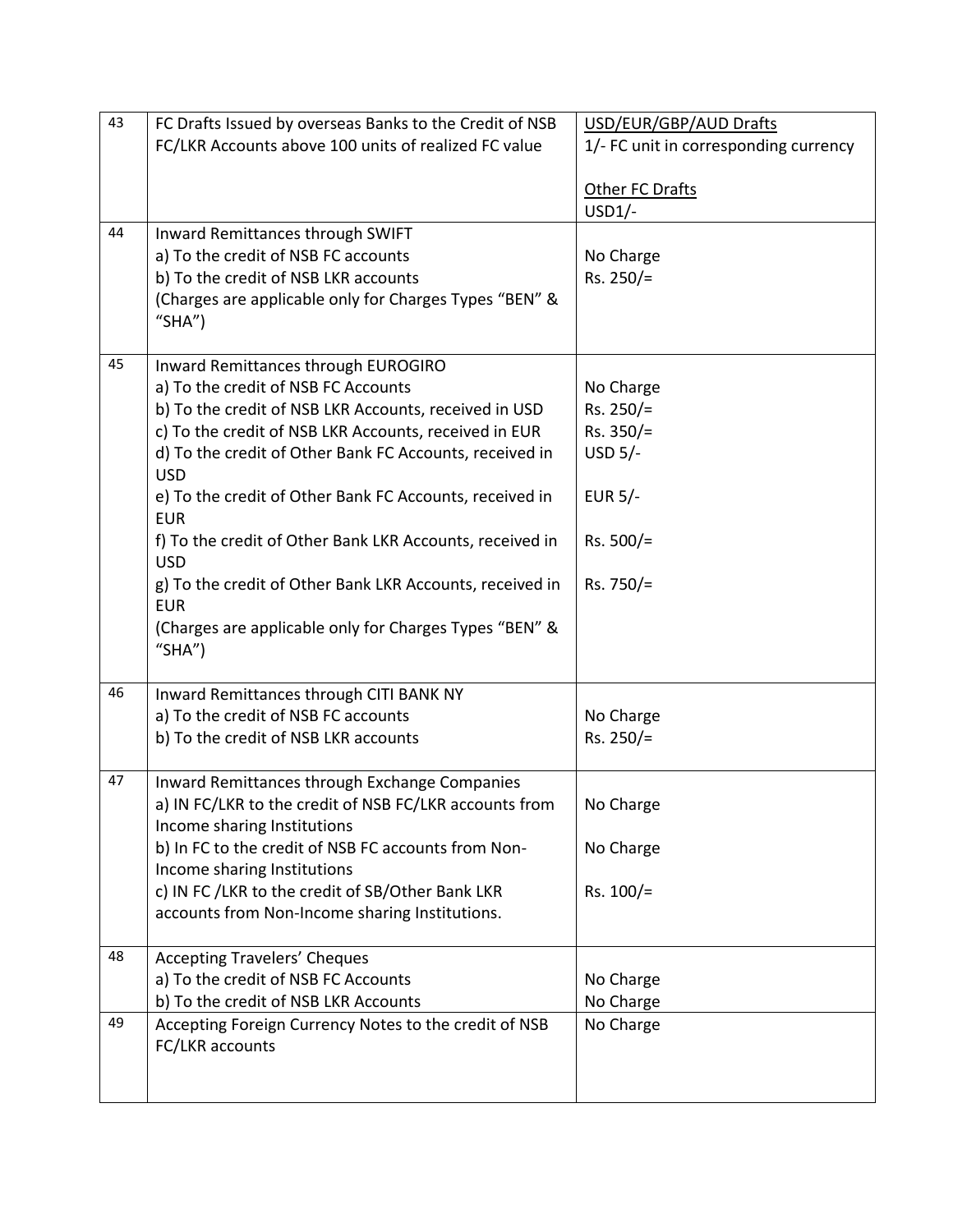| <b>Foreign Outward Remittances</b> |                                                                           |                                     |
|------------------------------------|---------------------------------------------------------------------------|-------------------------------------|
| 50                                 | Telegraphic Transfers(TTs) from NSB FC accounts                           | Corresponding bank charges if any & |
|                                    | In USD<br>a)                                                              |                                     |
|                                    | In EUR<br>b)                                                              | USD/EUR/GBP/AUD Drafts              |
|                                    | $\mathsf{C}$<br>IN GBP                                                    | FC units 20/- in corresponding      |
|                                    | d)<br>In AUD                                                              | currency                            |
|                                    | In other Foreign Currencies<br>e)                                         |                                     |
|                                    |                                                                           | <b>Other Foreign Currencies</b>     |
|                                    |                                                                           | USD20/-                             |
| 51                                 | Issuing FC Drafts from NSB FC accounts                                    |                                     |
|                                    | In USD<br>a)                                                              | USD 10/-                            |
|                                    | b)<br>In EUR                                                              | <b>EUR 8/-</b>                      |
|                                    | In GBP<br>c)                                                              | GBP 8/-                             |
|                                    | In AUD<br>d)                                                              | AUD 10/-                            |
|                                    | In other Foreign Currencies<br>e)                                         | USD 10/-                            |
|                                    |                                                                           |                                     |
| 52                                 | Telegraphic Transfers(TTs) from LKR accounts and walk-                    | 1% Commission on LKR value (Min.    |
|                                    | in customers                                                              | Rs.1,500/- Max. Rs. 5,000/-)        |
|                                    | In USD<br>a)                                                              |                                     |
|                                    | b) In EUR                                                                 | with Corresponding Bank charges if  |
|                                    | $\mathsf{C}$<br>In GBP                                                    | any &                               |
|                                    | d)<br>In AUD                                                              |                                     |
|                                    | In other Foreign Currencies<br>e)                                         | FC units 20/- in corresponding      |
|                                    |                                                                           | currency (including Swift Charges)  |
| 53                                 | Issuance of FC Drafts from LKR accounts and walk-in                       | Commission of Rs.1,000/- &          |
|                                    | customers                                                                 |                                     |
|                                    | In USD<br>a)                                                              | <u>Up to FC Units 10,000/-</u>      |
|                                    | In EUR<br>b)                                                              | a) USD 10/-                         |
|                                    | $\mathsf{C}$<br>In GBP                                                    | b) EUR 8/-                          |
|                                    | In AUD<br>d)                                                              | c) GBP 8/-                          |
|                                    | In other Foreign Currencies<br>e)                                         | d) AUD 10/-                         |
|                                    |                                                                           | e) Other Foreign Currencies         |
|                                    |                                                                           | USD 10/-                            |
|                                    |                                                                           |                                     |
|                                    |                                                                           | Above FC Units 10,000/-             |
|                                    |                                                                           | a) USD 15/-                         |
|                                    |                                                                           | b) EUR 10/-                         |
|                                    |                                                                           | c) GBP 10/-                         |
|                                    |                                                                           | d) AUD 12/-                         |
|                                    |                                                                           | e) Other Foreign Currencies         |
|                                    |                                                                           | USD15/-<br>1% of LKR value          |
| 54                                 | Issuing Foreign Currency Notes from LKR accounts<br>and walk-in customers |                                     |
|                                    |                                                                           | (Min. Rs. 500/-)                    |
| 55                                 | Issuance of LKR Drafts from NSB FC accounts                               | Rs. 500/-                           |